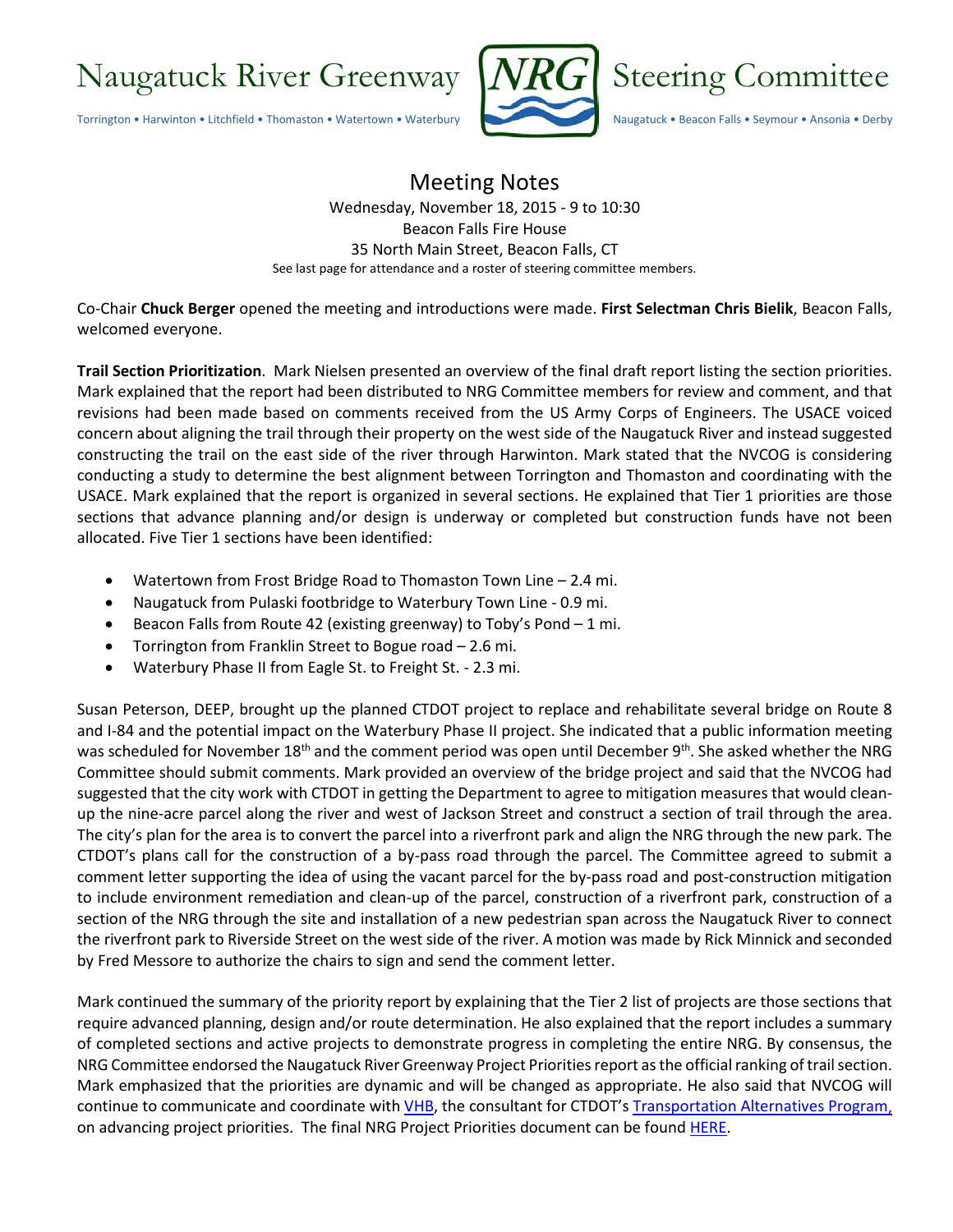**NRG Economic Impact Study:** Mark Nielsen and Laura Brown updated the Committee on the status of the study:

- Mark said that the NVCOG has executed an agreement with UCONN's Connecticut Center for Economic Analysis (CCEA, Fred Carstensen) to perform the economic analysis. The schedule calls for the study to be completed by June 30, 2016. Because of the late start, the NVCOG has requested and received one year extensions of the community foundation grants. The NVCOG has also executed an agreement with Northwest Hills COG to assign the community foundation grant they had received to the NVCOG.
- Laura briefly updated the committee on her work completing the literature review report and initiation entering the intercept survey data. Ingrid Manning mentioned that she had some questions and comments on the literature review report. She will follow-up directly with Laura. The full updated report can be found [HERE.](http://nvcogct.org/sites/default/files/NRGLiteratureReviewFinal%2010-8-15.pdf)
- The intercept survey was conducted at five locations over four separate time slots at each location. Laura indicated that 386 surveys were completed. Chuck Berger thanked Aaron Budris and Max Tanguay-Colucci for setting up and organizing the surveys and thanked all the volunteers who participated in conducting the surveys.
- Mark stated that we have conducted trail count **on several sections,** including the Middlebury Greenway and Sue Grossman Trail. He said Aaron Budris is tabulating the data and is preparing a summary report of the results. The data report should be completed by the next meeting date.
- A press release was prepared and sent out. Chuck said that it had been well received and was picked-up by the Waterbury Republican American newspaper. The press release can be found [HERE.](http://nvcogct.org/news/study-underway-assess-economic-impact-naugatuck-river-greenway-trail)
- Laura discussed the next steps and said work will focus on processing the survey and count data, collecting economic data and conducting focus group meetings. She thought the focus group meetings would be held from early January to about March. She also asked for suggestions on who to involve in the focus groups. Laura informed the Committee that she has a student intern (Jessica Powell) available to assist her in conducting the focus group meetings; she will invite Jessica to attend the January meeting.

**Uniform Signage and Wayfinding Project:** Mark gave an update on the study. He informed the Committee that an agreement had been executed with [Milone and MacBroom](http://www.miloneandmacbroom.com/Home.aspx) to develop a signage and wayfinding manual. The study is being funded by a \$15,000 Recreational Trails grant. Mark indicated that the fee negotiated with MMI will consume almost the entire grant; but he indicated that the NVCOG will request additional funds to purchase confidence markers. John Monroe gave an overview of the scope of work and the initial kick-off meeting with MMI. John reminded the Committee that a sub-committee had been formed to oversee the study, and he expects to convene a meeting of the sub-committee soon. He will reach out to members to schedule a convenient time. John also took the opportunity to inform the Committee that he will be retiring from the National Parks Service at the end of February 2016. He expects to attend the January meeting.

John was asked about his progress in developing a paddle guide for the Naugatuck River. He said he is developing it using a template created for other rivers, but needs data on the river. Rick Minnick said that paddlers were prepared to collect the river data using methods that John had suggested but that low flows this summer prevented paddlers from accessing the river.

**Watertown/ Thomaston DEEP Recreational Trails Grant**. Chuck Berger gave an update of the project. He said that the NVCOG had prepared and issued a Request for Proposals and that nine proposals had been received. A selection committee was formed and is reviewing the proposals.

## **Committee Roundtable:**

Several committee members talked about their attendance at **Torrington Walks! Talk,** held on October 22<sup>nd</sup>. The consensus of those who attended was that it was a very successful and informative forum.

Chuck talked about the effort by Thomaston that produced a calendar of historic carriage houses being sold through Thomaston Savings Bank as a fundraiser.

Fred Messore requested support from the Committee for the town of Seymour's application to CT Main Street for a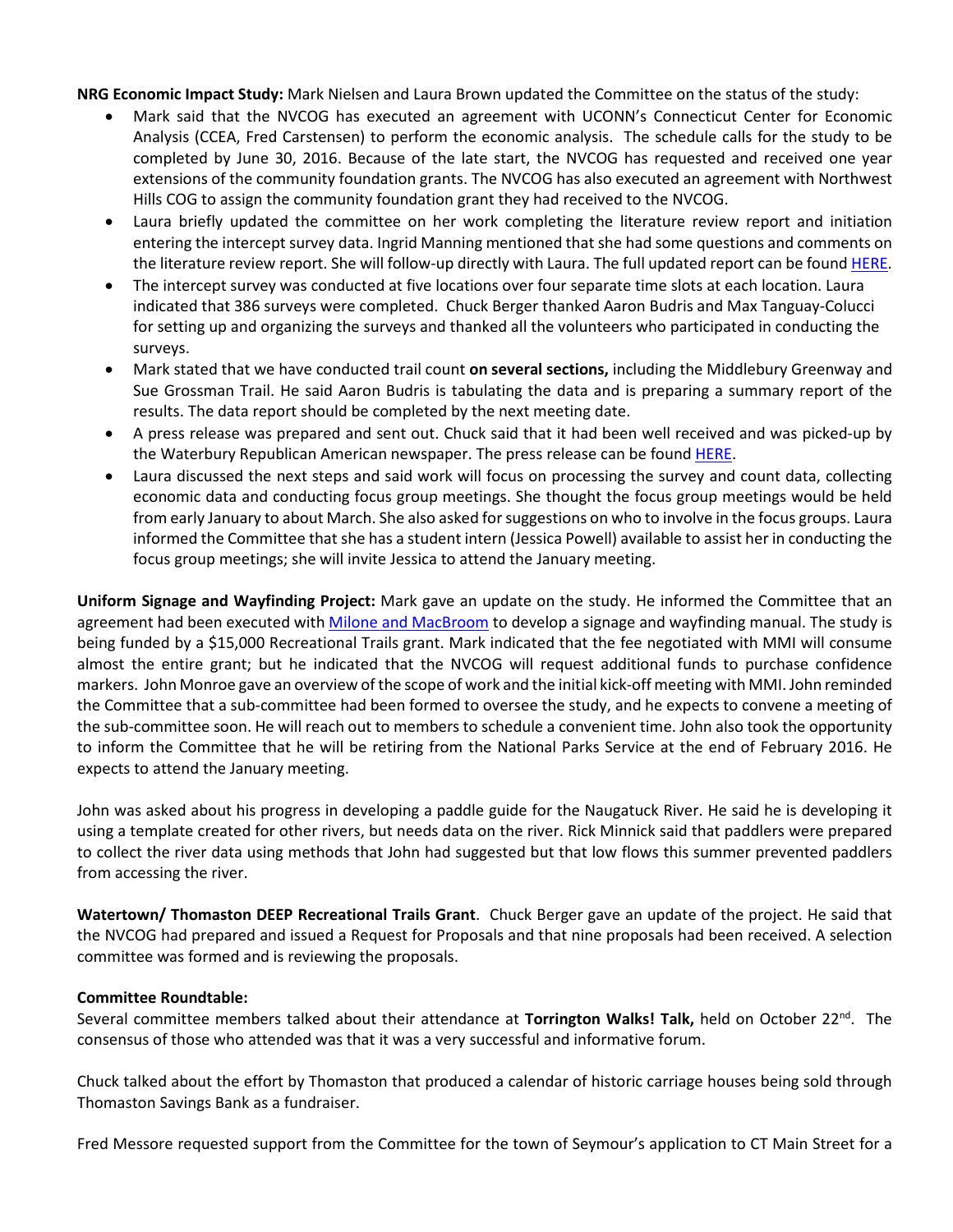grant to install artwork along the new Seymour Greenway Trail, currently in design. He explained that the idea includes painting a mural on the Route 8 bridge abutments along the trail and install a sculpture in the circle at the start of trail near Route 67. The Committee agreed to submit a support letter.

Mark Nielsen briefed the Committee on the status of enacting a new federal transportation funding bill. He explained that the House recently passed its version of the transportation bill; the Senate had passed its version during the summer. Mark focused on the Transportation Alternatives Program. He explained that the primary difference between the two versions regarding the TAP is that the House bill retains the 50:50 split in funds between the state and regions, while the Senate bill allocates 100% of TAP funds to the regions. The House bill provides flat funding for TAP over the six years of the act, while the Senate bill provides annual increases, resulting a total higher level of funding over the life of the bill.

Kevin Tedesco discussed CTDOT's **Community Connectivity Program**, a grant program that is being designed to help communities pay to design bike and pedestrian safety improvements in problem areas. He indicated that a news release had been sent out describing the program and the intended eligible activities. **Update:** Kevin send an email to Committee members with a link to the news release. The link can be foun[d HERE.](http://www.ct.gov/dot/cwp/view.asp?A=1373&Q=572892)

Kevin also informed the Committee that the Department has decided to purchase bike and pedestrian travel data from the Strava dada app. The data will be made available to the regions to use.

Rick Minnick made a presentation on efforts in Beacon Falls to develop a small park at the bend in the river along Nancy Avenue. The town owns most of the land and groups have created trails through the property. The plans envision expanding the trails, installing a fishing access point and creating a place for paddlers to pull-in and out of the river. Rich mention that the town is in discussions with state to acquire two parcels at the corner with Route 42. Plans ultimately call for the extension of the NRG along North Main Street to access the site.

Next Meeting: January  $13<sup>th</sup>$  in "To Be Determined" – Details to Follow